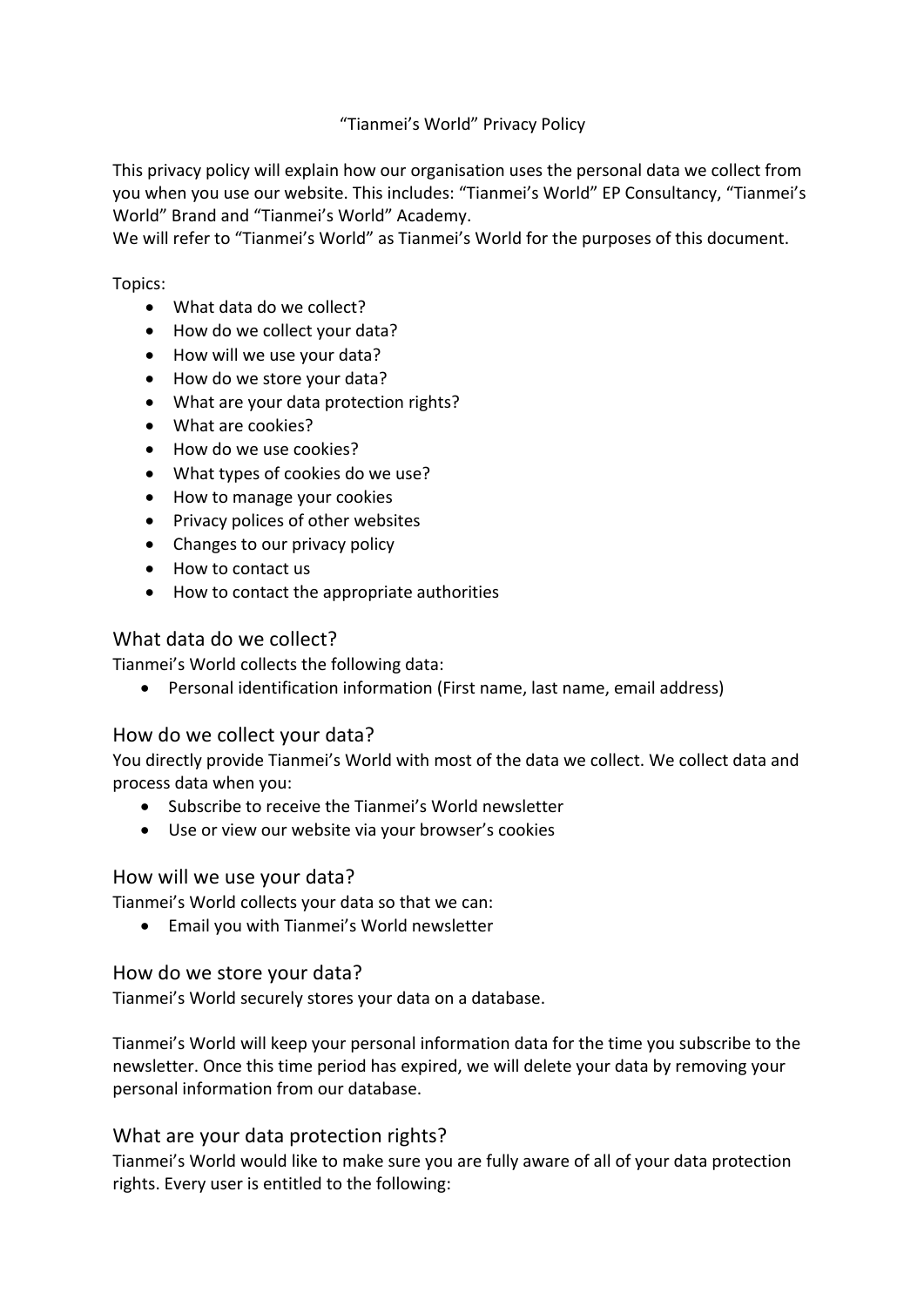**The right to access** – You have the right to request Tianmei's World for copies of your personal data. We may charge you a small fee for this service.

**The right to rectification** – You have the right to request that Tianmei's World correct any information you believe is inaccurate. You also have the right to request Tianmei's World to complete information you believe is incomplete.

**The right to erasure** – You have the right to request that Tianmei's World erase your personal data, under certain conditions.

**The right to restrict processing** – You have the right to request that Tianmei's World restrict the processing of your personal data, under certain conditions.

**The right to object to processing** – You have the right to object to Tianmei's World processing of your personal data, under certain conditions.

**The right to data portability** – You have the right to request that Tianmei's World transfer the data that we have collected to another organisation, or directly to you, under certain conditions.

If you make a request, we have one month to respond to you. If you would like to exercise any of these rights, please contact us at our email: tianmeisworld@outlook.com

### What are cookies?

Cookies are text files placed on your computer to collect standard Internet log information and visitor behaviour information. When you visit our websites, we may collect information from you automatically through cookies or similar technology.

For further information, visit https://www.allaboutcookies.org

### How do we use cookies?

Tianmei's World uses cookies in a range of ways to improve your experience on our website, including:

• Understanding how you use our website

### What type of cookies do we use?

There are a number of different types of cookies, however, our website uses:

- Essential Tianmei's World uses these cookies to enable core functionality such as security, verification of identity and network management.
- Marketing Tianmei's World uses these cookies to track advertising effectiveness to provide a more relevant service and deliver better ads to suit your interests.
- Functional Tianmei's World uses these cookies so that we recognise you on our website and remember your previously selected preferences. This could include what language you prefer and location you are in.